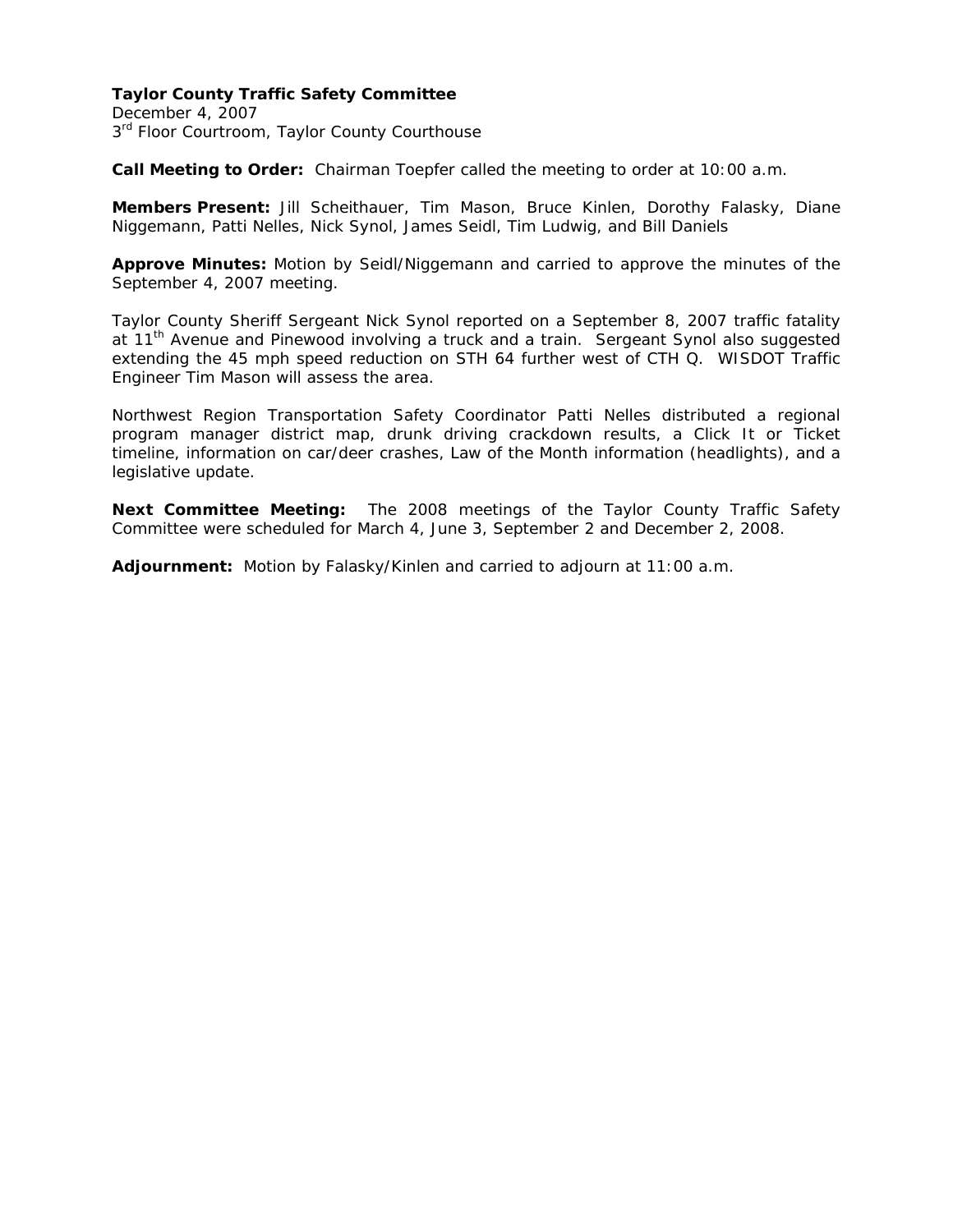## **September 4, 2007**  Taylor County Traffic Safety Committee

Minutes of Meeting

The regular meeting of the Taylor County Traffic Safety Committee was called to order by Chairman Thomas R. Toepfer at 10:00 A.M. on September 4, 2007 in the 3rd floor courtroom at the Taylor County Courthouse. Present were: Dorothy Falasky, James Seidl, Nick Synol, Patti Nelles, Tim Ludwig, Bruce Kinlen, Jill Scheithauer, Tim Mason and Diane Niggemann.

Motion by Nelles/Falasky and carried to approve the minutes of the June 5, 2007 regular meeting of the Taylor County Traffic Safety Committee with the following correction: Sergeant Synol provided information on the Restorative Justice Program not Ms. Nelles.

Taylor County Sheriff Sergeant Nick Synol reported on two serious crashes in Taylor County; one on August 2 at Gibson and Apple and another on August 8 at CTH O and CTH E. Both resulted from a failure of one vehicle to obey a stop sign.

WISDOT Traffic Engineer Tim Mason presented crash statistics for the CTH O and CTH E intersection. The intersection averages one crash per year, all of which were daylight crashes resulting from a failure to stop. Law enforcement reports that the rumble strips are effective and that the intersection is frequently monitored. Traffic counts indicate a 4-way stop is not warranted and that lighting would probably be ineffective. Commissioner Toepfer reported that he will contact the Federal Highway Administration for an impartial assessment.

Northwest Region Transportation Safety Coordinator Patti Nelles reported on the drunk driving crackdown and presented final 2006 crash statistics, 16 – 19 year old driver crash facts and a 2007 – 2008 legislative update.

Chairman Toepfer reported on his submission of a 2008 – 2011 Highway Safety Improvement Project Application for the improvement of the intersection of CTH M and Hillcrest. Motion by Seidl/Falasky and carried to support the application.

Motion by Kinlen/Mason and carried to adjourn at 11:00 A.M.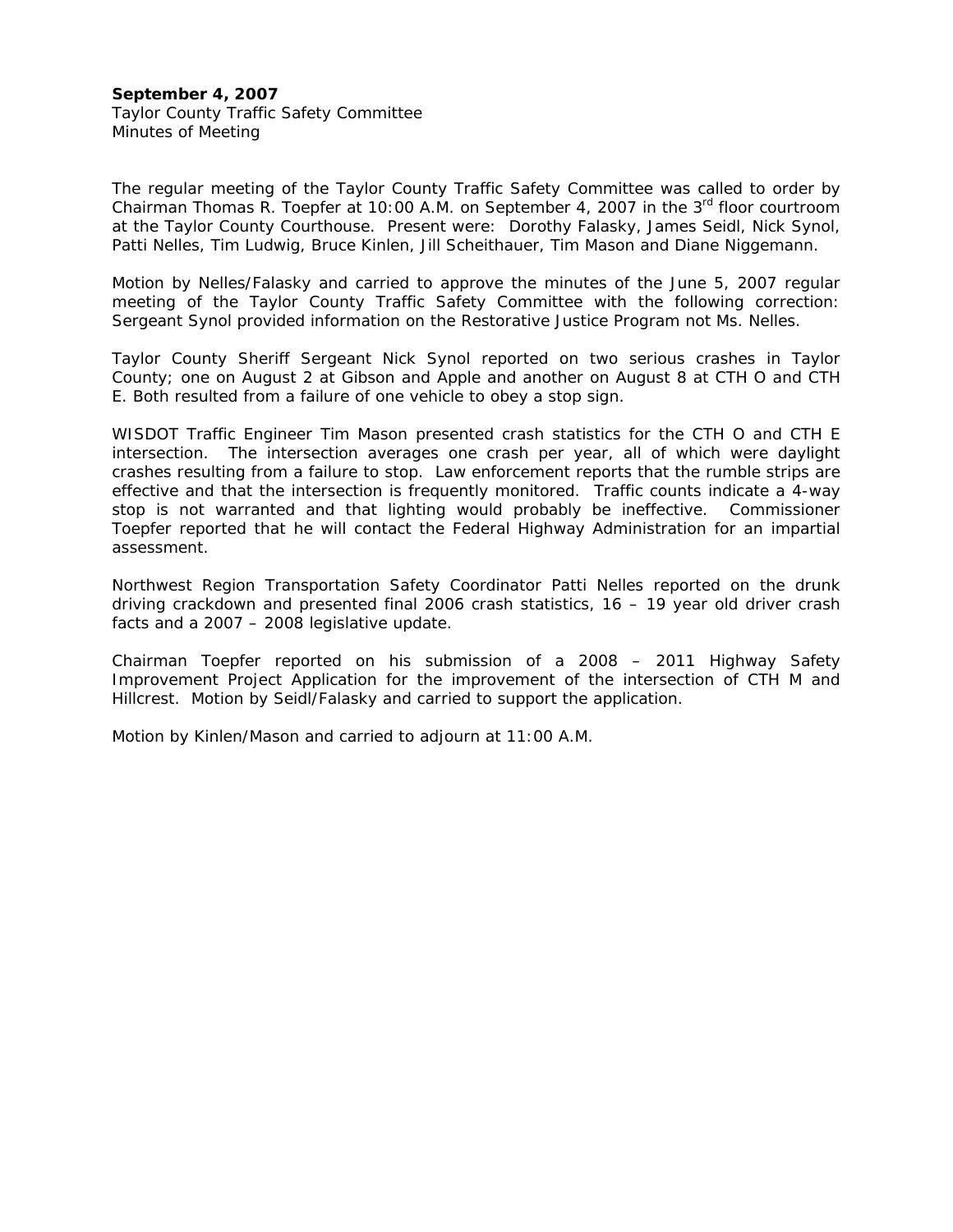## **June 5, 2007** Taylor County Traffic Safety Committee Minutes of Meeting

The regular meeting of the Taylor County Traffic Safety Committee was called to order by Chairman Thomas R. Toepfer at 10:00 A.M. on June 5, 2007 in the  $3<sup>rd</sup>$  floor courtroom at the Taylor County Courthouse. Present were: Dorothy Falasky, James Seidl, Nick Synol, Patti Nelles, Tim Ludwig, Bruce Kinlen, Jill Scheithauer and Kim Sybers.

Motion by Seidl/Falasky and carried to approve the minutes of the March 6, 2007 regular meeting of the Taylor County Traffic Safety Committee and to schedule the next meeting for September 4, 2007.

Taylor County Sheriff Sergeant Nick Synol reported on a May 4, 2007 crash on STH 13 near Correction Lane that resulted in three fatalities. The incident is under investigation.

Northwest Region Transportation Safety Coordinator Patti Nelles distributed the 2005 Wisconsin Traffic Crash Facts. Ms. Nelles provided information on the Restorative Justice Program and the display car which is available for use.

Motion by Kinlen/Seidl and carried to adjourn at 11:00 A.M.